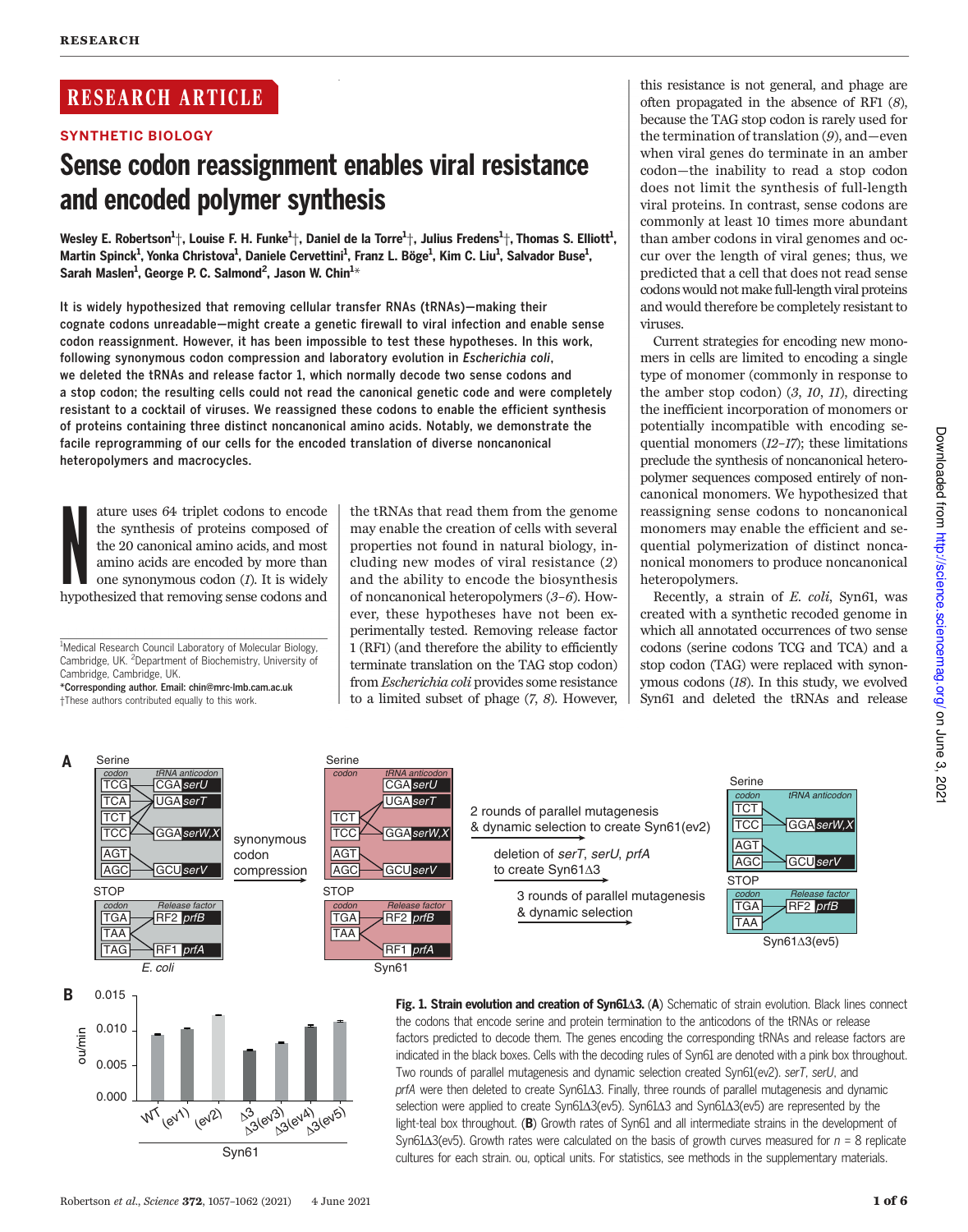Fig. 2. Lytic phage propagation and cell lysis are obstructed in Syn61 $\Delta$ 3. (A) Schematic of viral infection of Syn6143. Deletion of *serU* (encoding tRNASer CGA), *serT* (encoding tRNASer UGA), and *prfA* (encoding RF1) makes the UCG, UCA, and UAG codons unreadable, and the ribosome will stall at these codons within an mRNA that contains them, as shown here for a viral mRNA. (B) Schematic of the number of TCG, TCA, and TAG codons and their positions in the genome of T6 phage. (C) Cultures were infected with T6 phage at a multiplicity of infection (MOI) of  $5 \times 10^{-2}$ , and the total titer (intracellular phage plus free phage) was monitored over 4 hours. PFU, plaque-forming units. Treatment with gentamicin was used to ablate protein synthesis, providing a control for cells that cannot synthesize viral proteins or produce new viral particles. (D) T6 efficiently lyses Syn61 variants but not Syn6143. Cultures were infected as in panel (C), and  $OD_{600}$  was measured after 4 hours. (E) Number of the indicated codons per kilobase in each indicated phage. (**F** and **G**) Syn61 $\Delta$ 3 survives simultaneous infection of multiple phage. (F) Photos of the culture at the indicated time points after infection (+) or in the absence of infection (−). Cultures were infected with phage  $\lambda$ , P1, T4, T6, and T7, each with an MOI of  $1 \times 10^{-2}$ . (G) OD<sub>600</sub> of the cultures was measured after 4 hours. All experiments were performed in three independent replicates; the dots represent the independent replicates, and the line (C) or bar [(D) and (G)] represents the mean. The photo (F) is a representative of data from three independent replicates.

factor that decode TCG, TCA, and TAG codons. We show that the resulting strain provides complete resistance to a cocktail of viruses. Moreover, we demonstrate the encoded incorporation of noncanonical amino acids (ncAAs) in response to all three codons and the encoded, programmable cellular synthesis of entirely noncanonical heteropolymers and macrocycles.

## Creating Syn61 $\triangle$ 3

We predicted that replacing the annotated TCA, TCG, and TAG codons in the genome would enable deletion of serT and serU (encoding  $tRNA^{Ser}$ <sub>UGA</sub> and  $tRNA^{Ser}$ <sub>CGA</sub>, respectively) and prfA (encoding RF1), which decode these codons, in a single strain (Fig. 1A). We previously showed that serT, serU, and prfA could be deleted in separate strains derived from Syn61 (18); however, this does not capture the potential epistasis between these genes. We sought to determine whether serT,



serU, and prfA could be deleted in a single strain derived from Syn61.

Syn61 grows 1.6 times slower than the strain from which it was derived (18). To increase the growth rate of the strain before serT, serU, and prfA deletion, we applied a previously described random parallel mutagenesis and automated dynamic parallel selection strategy (19); this approach uses feedback control to dynamically dilute mutated cultures on the basis of growth rate and thereby selects fastgrowing strains from within mutated populations (fig. S1A). Through two consecutive rounds of mutagenesis and selection, we created a strain, Syn61(ev2), which grew 1.3-fold faster (Fig. 1B; fig. S1, B to E; and data S1 and S2).

Next, we removed serU, serT, and prfA from Syn61(ev2) to create Syn61 $\Delta$ 3 (Fig. 1A, fig. S1C, and data S1 and S2). This demonstrated that removing the target codons in Syn61 was sufficient to enable the deletion of all decoders of the target codons in the same strain. However, Syn61 $\Delta 3$  grew 1.7 times slower than Syn61(ev2) (Fig. 1B). This growth decrease may result from the presence of target codons in the genome of Syn61 that were not annotated and targeted (20, 21), and it may also result from the other noncanonical roles that tRNAs may play (22, 23).

We performed three sequential rounds of random parallel mutagenesis and automated dynamic parallel selection to evolve Syn61 $\Delta3$ to Syn61 $\Delta$ 3(ev5), which grew 1.6-fold faster than Syn $61\Delta3$  (Fig. 1, A and B; fig. S1, B, C, and F to H; and data S1). When grown in lysogeny broth (LB) media in shake flasks, the doubling time of Syn61 $\Delta$ 3(ev5) was 38.72  $\pm$  1.02 min (fig. S1I). Syn61 $\Delta$ 3(ev5) contains 482 additional mutations with respect to Syn61—420 substitutions and 62 indels—of which 72 are in intergenic regions (data S1 and S3 and fig. S2). No target codons were reverted, further demonstrating the stability of our recoding scheme. Sixteen sense codons in nonessential genes were converted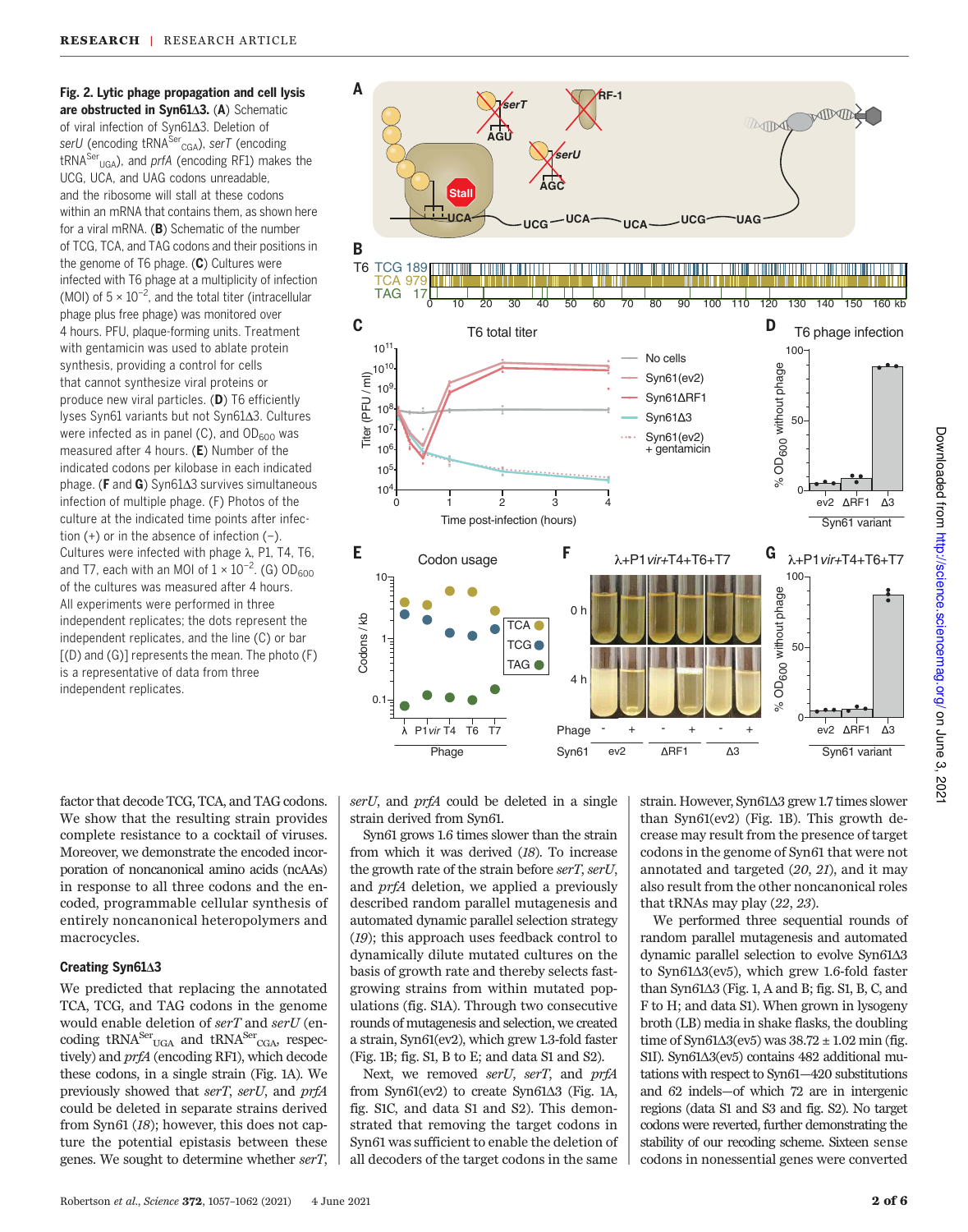# Fig. 3. Reassigning two sense codons and a stop codon to noncanonical amino acid in

 $Syn61\Delta3.$  (A) Schematic of each codon reassignment. Introduction of an orthogonal aaRS/tRNA<sub>YYY</sub> pair—where YYY is the sequence of the anticodon of the orthogonal tRNA (encoded by *O-tRNA*)—to  $Syn61\Delta3$  (light-teal box, as described in Fig. 1A) enables decoding of the cognate codon (XXX) introduced into a gene of interest. The orthogonal pair directs the incorporation of a noncanonical amino acid (ncAA) in response to the XXX codon. These codon reassignments are indicated in the dark gray box.  $(B)$  TCG, TCA, and TAG codons are not read by the translational machinery in  $Syn61\Delta3$ , and codon reassignment enables ncAA incorporation into  $Ub_{11XXX}$ . Plasmids encoding the orthogonal *Mm*PyIRS/*Mm*tRNA<sup>*Pyl*</sup><sub>YYY</sub> pair and a C-terminally His<sub>6</sub>-tagged ubiquitin, with a single TCG, TCA, or TAG codon at position 11 (*Ub11XXX*), or no target codons (wild type, wt) were introduced into Syn6143. "XXX" denotes a target codon, and "YYY" denotes a cognate anticodon. Expression of ubiquitin-His $6$  was performed in the absence (−) or presence (+) of a ncAA substrate for *Mm*PylRS, BocK. Full-length ubiquitin-His $6$  was detected in cell lysate from an equal number of cells with an anti-His $_6$  antibody. (C) Production of ubiquitin-His $_6$ incorporating BocK, Ub-(11BocK)- His6, from a *Ub11XXX* gene bearing the indicated target codon was confirmed by ESI-MS. MW, molecular weight. Theoretical mass: 9487.7 Da; measured mass: 9487.8 Da (TCG), 9487.8 Da (TCA), and 9488.0 Da (TAG). The smaller peak of −100 Da results from the loss of *tert*-butoxycarbonyl from BocK. (D) As in (B), but using *Ub11XXX,65XXX*, which contains target codons at positions 11 and 65 of the *Ub* gene. (E) Production of ubiquitin-His<sub>6</sub> incorporating BocK



at positions 11 and 65, from a *Ub11XXX65XXX* gene bearing the indicated target codons was confirmed by ESI-MS. Theoretical mass: 9629.0 Da; measured mass: 9629.2 Da (TCG), 9629.0 Da (TCA), and 9629.0 Da (TAG). The smaller peak of −100 Da corresponds to loss of *tert*-butoxycarbonyl from BocK. (F) As in (B), but using *Ub11XXX,14XXX,65XXX*, which contains target codons at positions 11, 14, and 65 of the *Ub* gene. (G) Production of ubiquitin-His $_{\rm 6}$  incorporating BocK at positions 11, 14, and 65, from *Ub11XXX,14XXX,65XXX* bearing the indicated target codons was confirmed by ESI-MS. Theoretical mass: 9756.0 Da; measured mass: 9756.2 Da (TCG), 9756.0 Da (TCA), and 9756.0 Da (TAG). The smaller peaks of −100

or −200 Da correspond to loss of *tert*-butoxycarbonyl from one or two BocK residues, respectively. (H) As in (B), but using  $Ub_{9XXX,11XXX,14XXX,65XXX}$ , which contains target codons at positions 9, 11, 14, and 65 of the *Ub* gene. (I) Production of ubiquitin-His $_6$  incorporating BocK at positions 9, 11, 14, and 65, from *Ub9XXX,11XXX,14XXX,65XXX* bearing the indicated target codons was confirmed by ESI-MS. Theoretical mass: 9883.3 Da; measured mass: 9883.2 Da (TCG), 9883.2 Da (TCA), and 9883.2 Da (TAG). The smaller peaks of −100 or −200 Da correspond to loss of *tert*-butoxycarbonyl from one or two BocK residues, respectively. All experiments were performed in biological replicates three times with similar results.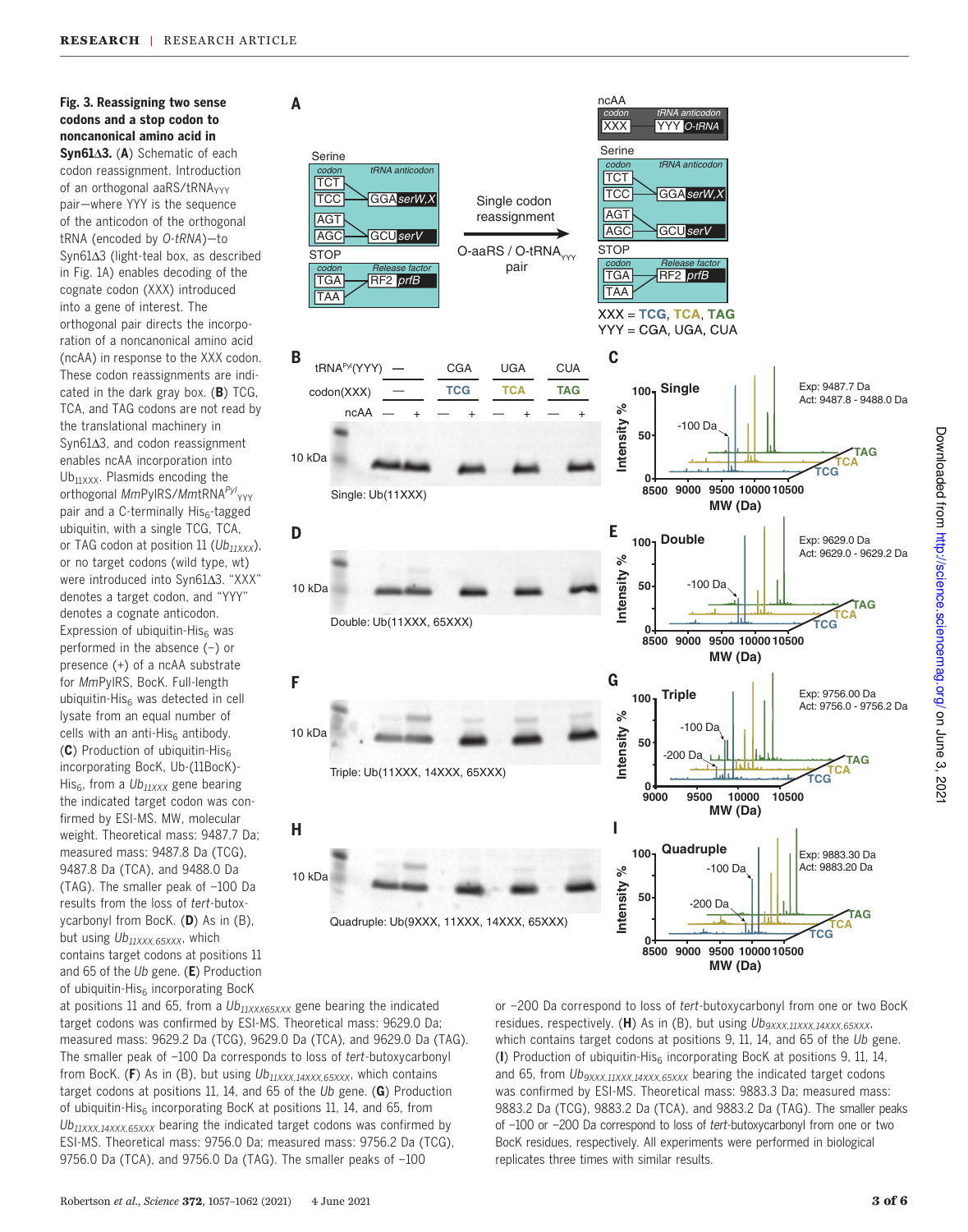to target codons (5×TCG, 3×TCA, 8×TAG); these frequencies are comparable to those observed for other codons (data S1). Subsequent experiments used Syn61 $\Delta$ 3 or, once available, its evolved derivatives to investigate the new properties of these strains.

## tRNA deletion ablates virus production in Syn61 $\triangle$ 3

We investigated the effects of deleting the genes encoding tRNA<sup>Ser</sup><sub>CGA</sub>, tRNA<sup>Ser</sup><sub>UGA</sub>, and RF1 on phage propagation by Syn61 $\Delta$ 3 (Fig. 2A) in a modified one-step growth experiment (24). For Syn61(ev2), the total titer of phage T6 [a representative of the lytic, T-even family (Fig. 2B)] briefly dropped (as phage infected cells) before rising to two orders of magnitude above the input titer, as infected cells produced new phage particles (Fig. 2C and fig. S3A). As expected, the optical density at 600-nm wavelength  $OD_{600}$ ) of Syn61(ev2) was decreased by infection with T6 phage, which is lytic (Fig. 2D). Syn61 $\triangle$ RF1 (data S1) and Syn61(ev2) produced a comparable amount of phage on a compara-

ble time scale and showed similar changes in  $OD_{600}$  upon infection. We conclude that deletion of RF1 alone has little, if any, effect on T6 phage production or cell lysis.

Infection of Syn61∆3 with T6 phage led to a steady decrease in total phage titer. Notably, this decrease was comparable to that observed when protein synthesis, and therefore phage production in cells, was completely inhibited by addition of gentamicin (Fig. 2C and fig. S3B). Moreover, T6 infection had a minimal effect on the growth of Syn61 $\Delta$ 3 (Fig. 2D). We conclude that Syn61 $\Delta$ 3 does not produce new phage particles upon infection with T6 phage and that T6 phage does not lyse these cells. Similar results were obtained with T7 phage, which has 57 TCG codons, 114 TCA codons, and 6 TAG codons in its 40-kb genome (fig. S3, A, C, and D). We treated cells with a cocktail of phage containing lambda, P1vir, T4, T6, and T7, which have TCA or TCG sense codons that are 10 to 58 times more abundant than the amber stop codon in their genomes (Fig. 2E and fig. S3E), and found that the

treatment with this phage cocktail led to lysis of Syn $61$ (ev2) and Syn $61\triangle R$ F1 but had little effect on the growth of Syn61 $\Delta$ 3 (Fig. 2, F and G), suggesting that the deletion of tRNAs in Syn $61\Delta3$  provides resistance to a broad range of phage.

## Reassigning target codons for ncAA incorporation

We expressed  $Ub_{\text{IIXXX}}$  genes (ubiquitin-His $_6$ bearing TCG, TCA, or TAG at position 11) and genes encoding the cognate orthogonal  $Mm$ PylRS/ $Mm$ tRNA $_{\rm YYY}^{\rm Pyl}$  pair (25) (in which the anticodon is complementary to the codon at position 11 in the  $Ub$  gene) in Syn61 $\Delta$ 3(ev5) (Fig. 3A and data S2).

In the absence of added ncAA, little to no ubiquitin was detected from Ub genes bearing a target codon at position 11, while control experiments demonstrated that ubiquitin is produced from a "wild-type" gene that does not contain any target codons (Fig. 3B). Thus, none of the target codons are read by the endogenous translational machinery in Syn61 $\Delta$ 3.



Downloaded from http://science.sciencemag.org/ on June 3, 202 Downloaded from http://science.sciencemag.org/ on June 3, 2021

Fig. 4. Double and triple incorporation of distinct noncanonical amino acids into TCG, TCA, and TAG codons in Syn61A3 cells. (A) Reassignment of TCG (blue box), TCA (gold box), and TAG (green box) codons to distinct ncAAs  $\sin$  Syn61 $\Delta$ 3. Reassigning all three codons to distinct ncAAs in a single cell requires three engineered triply orthogonal aaRS/tRNA pairs. Each pair must recognize a distinct ncAA and decode a distinct codon. The tRNAs from these triply orthogonal pairs are labeled O-tRNA $^{1\text{-}3}$  (B) The incorporation of two distinct noncanonical amino acids in response to TCG and TAG codons in a single gene. Syn61∆3(ev4)—containing the *1R26PylRS(CbzK)/AlvtRNA<sup>ANPyl(8)</sup>cGA pair (16)* and the *Af*TyrRS(*p*-I-Phe)/AftRNA<sup>Tyr(A01)</sup><sub>CUA</sub> pair (*2*9), which direct the incorporation of CbzK into TCG and *p*-I-Phe into TAG, respectively—were provided with CbzK and *p*-I-Phe. Cells also contained *Ub11TCG,65TAG* (TCG/TAG), *Ub9TCG,11TCG,14TAG,65TAG* (2×TCG/2×TAG), or wt *Ub*, which contains no target codons. Expression of ubiquitin-His<sub>6</sub> was performed in the absence (−) or presence (+) of the ncAAs. Full-length ubiquitin-His $_6$  was detected in cell lysate from an equal number of cells with an anti-His<sub>6</sub> antibody. (C) ESI-MS analyses of purified Ub-(11CbzK, 65p-I-Phe) (black trace) and Ub-(11CbzK, 14CbzK, 57*p*-I-Phe, 65*p*-I-Phe) (gray trace),

expressed in the presence of CbzK and *p*-I-Phe, as described in (E) and purified by nickel–nitrilotriacetic acid chromatography. These data confirm the quantitative incorporation of CbzK and *p*-I-Phe in response to TCG and TAG codons, respectively. Ub-(11CbzK, 65*p*-I-Phe), theoretical mass: 9707.81 Da; measured mass: 9707.40 Da. Ub-(11CbzK, 14CbzK, 57*p*-I-Phe, 65*p*-I-Phe), theoretical mass: 10,055.00 Da; measured mass: 10,054.60 Da. (D) The incorporation of three distinct noncanonical amino acids into TCG, TCA, and TAG codons in a single gene. Syn61∆3(ev4)—containing the 1R26PylRS(CbzK)/AlvtRNA<sup>∆NPyl(8)</sup><sub>CGA</sub> pair, the MmPyIRS/MmtRNA<sup>Pyl</sup>ug<sub>A</sub> pair, and the AfTyrRS(p-I-Phe)/AftRNA<sup>Tyr(A01)</sup>cua pair—were provided with CbzK, BocK, and *p*-I-Phe. Cells also contained *Ub9TAG,11TCG,14TCA* (TCG/TCA/TAG). Expression of this gene was performed in the absence (−) or presence (+) of the ncAAs. Full-length Ub-(9*p*-I-Phe, 11CbzK,  $14 \text{Bock}$ )-His<sub>6</sub> was detected in cell lysate from an equal number of cells with an anti-His<sub>6</sub> antibody. (E) ESI-MS of purified Ub-(9p-I-Phe, 11CbzK, 14BocK), theoretical mass: 9820.97 Da; measured mass: 9820.80 Da. Western blot experiments [(B) and (D)] were performed in five biological replicates with similar results. The ESI-MS data [(C) and (E)] were collected once.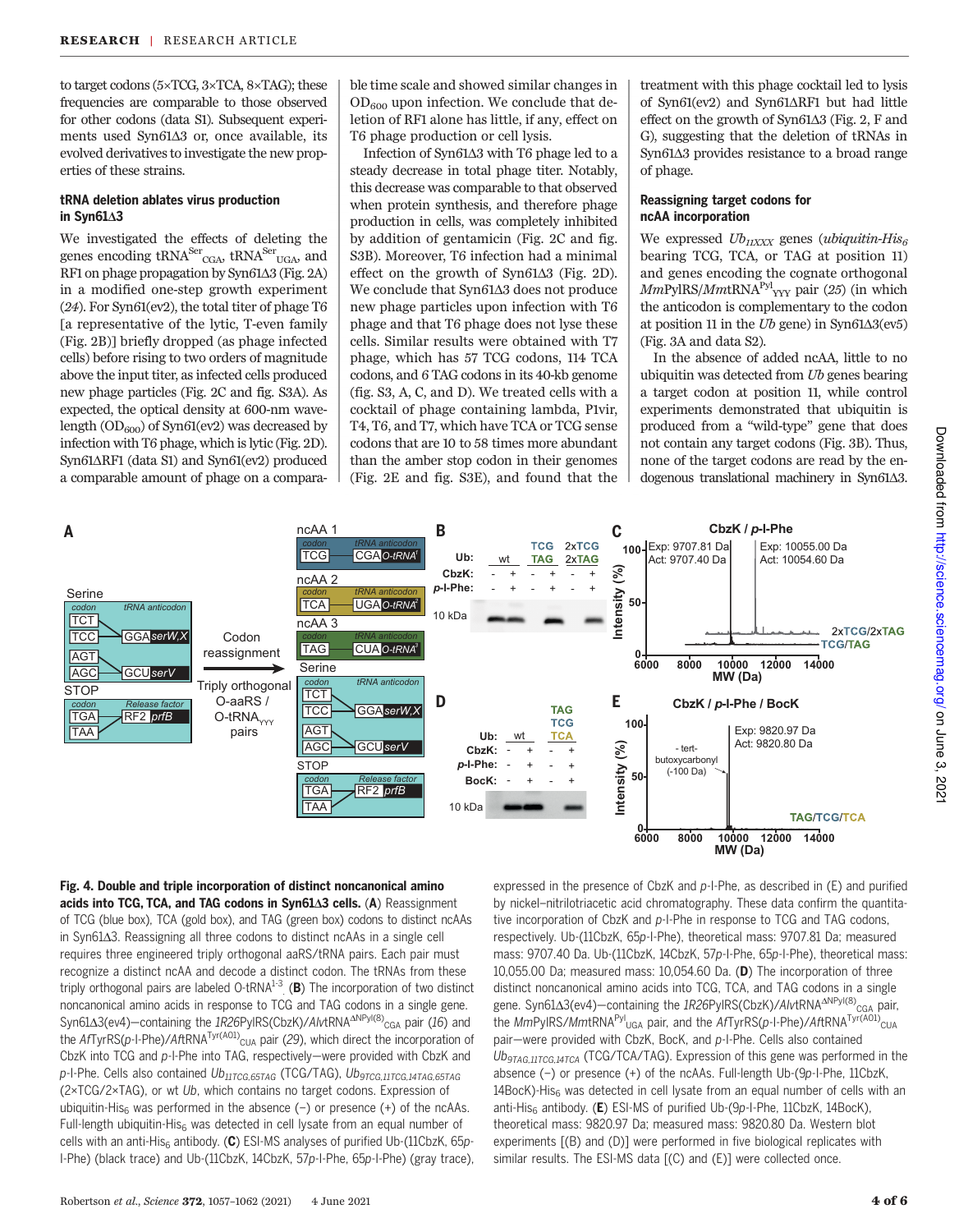

Fig. 5. Programmable, encoded synthesis of noncanonical heteropolymers and macrocycles. (A) Elementary steps in the ribosomal polymerization of two distinct ncAA monomers [labeled A (dark blue) and B (green)]. All linear heteropolymer sequences composed of A and B can be encoded from these four elementary steps. (B) Encoding heteropolymer sequences (noncanonical monomers are shown as stars). The sequence of monomers in the heteropolymer is programmed by the sequence of codons written by the user. The identity of monomers (A and B) is defined by the aaRS/tRNA pairs added to the cell. Cells can be reprogrammed to encode different heteropolymer sequences from a single DNA sequence. Sequences were encoded as insertions at position 3 of *sfGFP-His6*. Reassignment scheme 1 (r.s.1) uses the *Mm*PylRS/*Mm*tRNAPyl CGA pair to assign AllocK as monomer A and the *1R26PyIRS(CbzK)/AlvtRNA<sup>ANPyl(8)</sup>*CuA pair to assign CbzK as monomer B (fig. S7, D and E). r.s.2 uses the *Mm*PylRS/ *Mm*tRNAPyl CGA pair to assign BocK as monomer A and an *Af*TyrRS(*p*-I-Phe)/ *Af*tRNATyr(A01) CUA pair to assign *p*-I-Phe as monomer B. r.s.3 uses the *1R26*PylRS (CbzK)/AlvtRNA<sup>ANPyl(8)</sup><sub>CGA</sub> pair to assign CbzK as monomer A and the *Af*TyrRS(*p*-I-Phe)/*Af*tRNATyr(A01) CUA pair to assign *p*-I-Phe as monomer B. (C to E) Polymerization of the encoded sequence composed of the indicated ncAAs and the resulting sfGFP-His6 expression in  $Syn61\Delta3$ (ev5) were dependent on the addition of both ncAAs to the medium. a.u., arbitrary units. (F) ESI-MS of purified sfGFP-His6 variants containing the indicated ncAA hexamers. BocK/*p*-I-Phe (expected mass after loss of N-terminal methionine: 29,172.07 Da; observed: 29,171.8 Da), CbzK/*p*-I-Phe (expected mass after loss of N-terminal methionine: 29,274.13 Da; observed: 29,274.0 Da), and AllocK/CbzK (expected mass after loss of N-terminal methionine: 29,091.64 Da; observed: 29,092.2 Da). The ESI-MS data was collected once. (G) Encoded synthesis of free noncanonical polymers. DNA sequences encoding a tetramer and a hexamer were inserted between SUMO and a GyrA intein coupled to a CBD, in Syn61 $\Delta$ 3(ev5) cells containing the same pairs as in r.s.1 (B). Expression of the constructs, followed by ubiquitin-like-specific protease 1 (Ulp1) cleavage and GyrA transthioesterification cleavage, results in the isolation of free noncanonical tetramer and hexamer polymers. Adding an additional cysteine immediately upstream of the polymer sequence results in selfcleavage and release of a macrocyclic noncanonical polymer. (H to J) Chemical structures and ESI-MS spectra of the purified linear and cyclic AllocK/CbzK heteropolymers. The raw ESI-MS spectra show the relative intensity and observed mass/charge ratios for the different noncanonical peptides. The observed masses corresponding to the expected  $[M + H]$ <sup>+</sup> or  $[M + 2H]$ <sup>2+</sup> ions are highlighted in bold. Other adducts and fragment ions are labeled relative to these.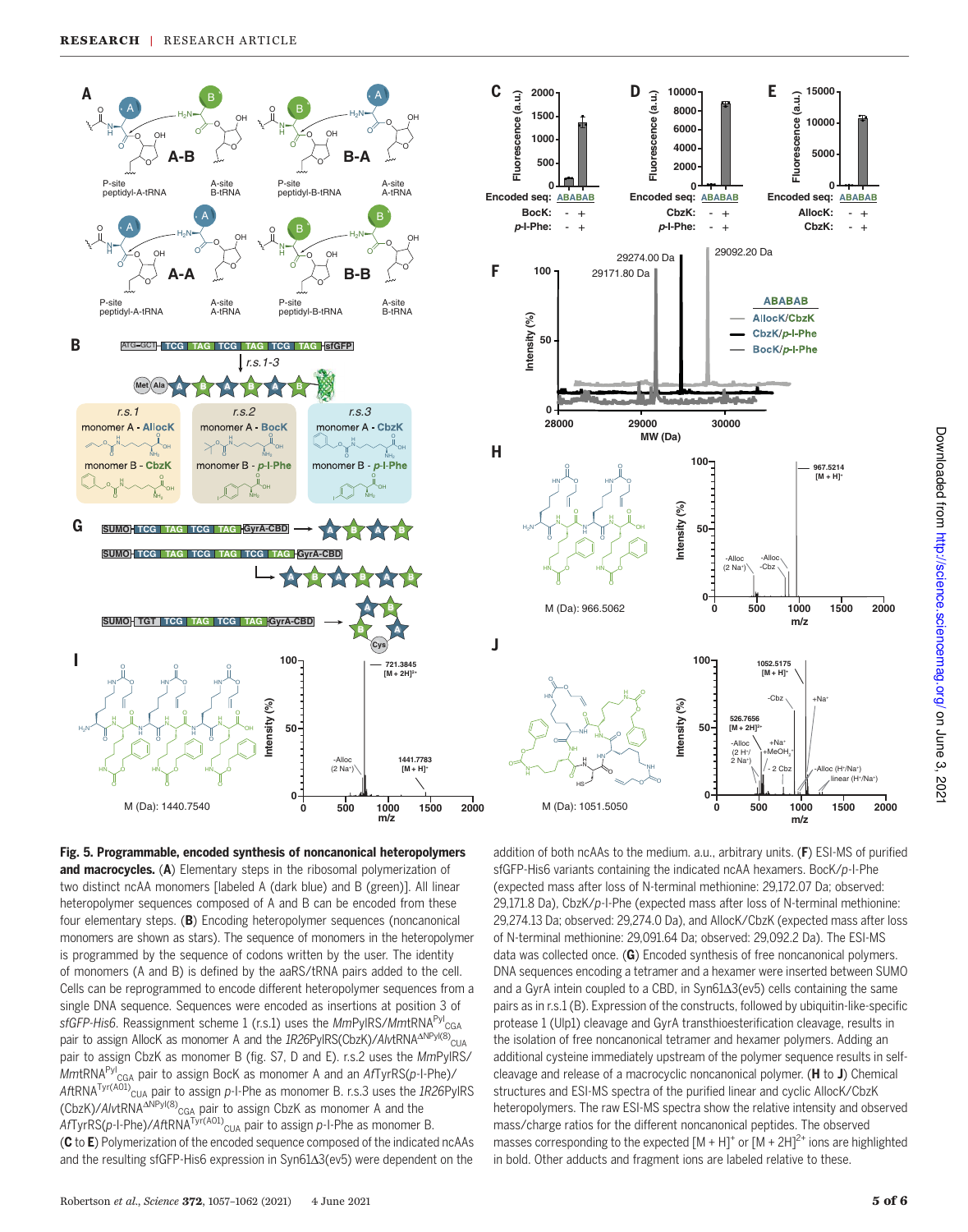This further demonstrates that all of the target codons are orthogonal in this strain.

Upon addition of a ncAA substrate for the MmPylRS/MmtRNA<sup>Pyl</sup> pair [N<sup>e</sup>-(tert-butoxycarbonyl)-L-lysine (BocK)] (25), ubiquitin was produced at levels comparable to wildtype controls (Fig. 3B and data S4). Electrospray ionization mass spectrometry (ESI-MS) and tandem mass spectrometry demonstrated the genetically directed incorporation of BocK at position 11 of Ub in response to each target codon using the complementary MmPylRS/  $\mathit{MmtRNA}^{\mathrm{Pyl}}_{\mathrm{YYY}}$  pair (Fig. 3C and fig. S4A). Additional experiments demonstrated efficient incorporation of ncAAs in response to sense and stop codons in glutathione S-transferase– maltose binding protein fusions (fig. S5 and data S4). We demonstrated good yields of Ub- $His<sub>6</sub> incorporating two, three, or four ncAAs$ into a single polypeptide in response to each of the target codons (data S4; Fig. 3, D to I; and fig. S4, B to G), and we further demonstrated the incorporation of nine ncAAs in response to nine TCG codons in a single repeat protein (fig. S6). Together, these results demonstrate that the sense codons TCG and TCA and the stop codon TAG can be efficiently reassigned to ncAAs in Syn61 $\Delta$ 3 derivatives.

#### Encoding distinct ncAAs in response to distinct target codons

Next, we assigned TCG, TCA, and TAG codons to distinct ncAAs in  $Syn61\Delta3$ (ev4) using engineered mutually orthogonal aminoacyl-tRNA synthetase (aaRS)/tRNA pairs that recognize distinct ncAAs and decode distinct codons (Fig. 4A and fig. S7). We incorporated two distinct ncAAs into ubiquitin in response to TCG and TAG codons (Fig. 4B; fig. S8, A and B; and data S4) and demonstrated the incorporation of two distinct ncAAs at four sites in ubiquitin, with each ncAA incorporated at two different sites in the protein (Fig. 4, B and C; fig. S8, C to E; and data S4). We incorporated three distinct ncAAs into ubiquitin, in response to TCG, TCA, and TAG codons (Fig. 4, D and E; fig. S8F; and data S4). We demonstrated the generality of our approach by synthesizing seven distinct versions of ubiquitin, each of which incorporated three distinct ncAAs (figs. S9 and S10 and data S4).

## Encoded noncanonical polymers and macrocycles

For a linear polymer composed of two distinct monomers (A and B), there are four elementary polymerization steps (A+B→AB, B+A→BA, A+A→AA, B+B→BB) from which any sequence can be composed (Fig. 5A). For ribosomemediated polymerization, these four elementary steps correspond to each monomer acting as an aminoacyl-site (A-site) or peptidyl-site (P-site) substrate to form a bond with another

copy of the same type of monomer or with a different type of monomer (Fig. 5A). We encoded each elementary step by inserting TCG-TCG (encoding AA; we arbitrarily assign monomer A to the TCG codon in this nomenclature), TAG-TAG (encoding BB; we assign monomer B to the TAG codon), TCG-TAG (encoding AB), and TAG-TCG (encoding BA) at codon 3 of a superfolder green fluorescent protein (sfGFP) gene. We demonstrated the elementary steps for three pairs of monomers: A = BocK, B=(S)-2-amino-3-(4-iodophenyl)propanoic acid  $(p-I-Phe)$ ; A =  $N^e$ -(carbobenzyloxy)-L-lysine (CbzK),  $B = p$ -I-Phe; and  $A = N^{\epsilon}$ -allyloxycarbonyl- $L$ -lysine (AllocK),  $B = CbzK$  (Fig. 5B and fig. S11). We genetically encoded six entirely nonnatural tetrameric sequences and a hexameric sequence for each pair of monomers, as well as an octameric sequence for the AllocK/CbzK pair (22 synthetic polymer sequences in total) (figs. S11 and S12 and Fig. 5, C to E). All encoded polymerizations were ncAA-dependent (figs. S11 and S12B and Fig. 5, C to E), and ESI-MS confirmed that we had synthesized the noncanonical hexamers and octamers as sfGFP fusions (Fig. 5F and fig. S12C). We encoded tetramer and hexamer sequences composed of AllocK and CbzK between SUMO (small ubiquitin-like modifier) and GyrA-CBD (DNA gyrase subunit A intein-chitin-binding domain) and purified the free polymers (Fig. 5, G to I; fig. S13; and data S4). Finally, we encoded the synthesis of a non-natural macrocycle reminiscent of the products of nonribosomal peptide synthetases (Fig. 5, G and J).

## **Discussion**

We have synthetically uncoupled our strain from the ability to read the canonical code, and this advance provides a potential basis for bioproduction without the catastrophic risks associated with viral contamination and lysis (26, 27). We note that the synthetic codon compression and codon reassignment strategy we have implemented is analogous to models proposed for codon capture in the course of natural evolution (28).

Future work will expand the principles we have exemplified herein to further compress and reassign the genetic code. We anticipate that, in combination with ongoing advances in engineering the translational machinery of cells (4), this work will enable the programmable and encoded cellular synthesis of an expanded set of noncanonical heteropolymers with emergent, and potentially useful, properties.

#### REFERENCES AND NOTES

- 1. F. H. C. Crick, L. Barnett, S. Brenner, R. J. Watts-Tobin, *Nature* 192, 1227–1232 (1961).
- 2. P. Marliere, *Syst. Synth. Biol.* 3, 77–84 (2009).
- 3. J. W. Chin, *Nature* 550, 53–60 (2017).
- 4. D. de la Torre, J. W. Chin, *Nat. Rev. Genet.* 22, 169–184 (2021).
- 5. T. Passioura, H. Suga, *Trends Biochem. Sci.* 39, 400–408 (2014).
- 6. A. C. Forster *et al*., *Proc. Natl. Acad. Sci. U.S.A.* 100, 6353–6357 (2003).
- 7. M. J. Lajoie *et al*., *Science* 342, 357–360 (2013).
- 8. N. J. Ma, F. J. Isaacs, *Cell Syst.* 3, 199–207 (2016). 9. G. Korkmaz, M. Holm, T. Wiens, S. Sanyal, *J. Biol. Chem.* 289,
- 30334–30342 (2014). 10. D. D. Young, P. G. Schultz, *ACS Chem. Biol.* 13, 854–870
- (2018). 11. C. C. Liu, P. G. Schultz, *Annu. Rev. Biochem.* 79, 413–444
- (2010).
- 12. Y. Zhang *et al*., *Nature* 551, 644–647 (2017).
- 13. E. C. Fischer *et al*., *Nat. Chem. Biol.* 16, 570–576 (2020).
- 14. H. Neumann, K. Wang, L. Davis, M. Garcia-Alai, J. W. Chin, *Nature* 464, 441–444 (2010).
- 15. K. Wang *et al*., *Nat. Chem.* 6, 393–403 (2014).
- 16. D. L. Dunkelmann, J. C. W. Willis, A. T. Beattie, J. W. Chin, *Nat. Chem.* 12, 535–544 (2020).
- 17. J. S. Italia *et al*., *J. Am. Chem. Soc.* 141, 6204–6212 (2019).
- 18. J. Fredens *et al*., *Nature* 569, 514–518 (2019).
- 19. W. H. Schmied *et al*., *Nature* 564, 444–448 (2018).
- 20. M. R. Hemm *et al*., *J. Bacteriol.* 192, 46–58 (2010).
- 21. S. Meydan *et al*., *Mol. Cell* 74, 481–493.e6 (2019).
- 22. A. Katz, S. Elgamal, A. Rajkovic, M. Ibba, *Mol. Microbiol.* 101, 545–558 (2016).
- 23. Z. Su, B. Wilson, P. Kumar, A. Dutta, *Annu. Rev. Genet.* 54, 47–69 (2020).
- 24. L. You, P. F. Suthers, J. Yin, *J. Bacteriol.* 184, 1888–1894 (2002).
- 25. T. Yanagisawa *et al*., *Chem. Biol.* 15, 1187–1197 (2008).
- 26. V. Bethencourt, *Nat. Biotechnol.* 27, 681 (2009).
- 27. J. A. Zahn, M. C. Halter, in *Bacteriophages: Perspectives and Future*, R. Savva, Ed. (IntechOpen, 2018).
- 28. S. Osawa, T. H. Jukes, *J. Mol. Evol.* 28, 271–278 (1989). 29. D. Cervettini *et al*., *Nat. Biotechnol.* 38, 989–999
- (2020). 30. D. Cervettini, K. C. Liu, J. W. Chin, Scripts for Sense Codon
- Reassignment Enables Viral Resistance and Encoded Polymer Synthesis, Version 1.0, Zenodo (2021); https://doi.org/10. 5281/zenodo.4666529.

#### ACKNOWLEDGMENTS

We thank Z. Zeng and R. Monson (Department of Biochemistry, University of Cambridge) for helping with phage assays. Funding: This work was supported by the Medical Research Council (MRC), UK (MC\_U105181009, MC\_UP\_A024\_1008, and Development Gap Fund Award P2019-0003) and an ERC Advanced Grant SGCR, all to J.W.C. Author contributions: L.F.H.F. and K.C.L. performed strain evolution experiments. L.F.H.F., W.E.R., and S.B. performed experiments to knock out *serT*, *serU*, and *prfA*. L.F.H.F. analyzed genome sequences. J.F. performed phage experiments, with advice and supervision from G.P.C.S. W.E.R., D.d.l.T., T.S.E., Y.C., D.C., F.L.B., M.S., and S.M. performed experiments and analysis to demonstrate codon reassignment and ncAA incorporation in response to target codons. D.C. wrote scripts to analyze codon usage in bacteriophage genomes. J.W.C. supervised the project and wrote the manuscript, together with the other authors. Competing interests: The authors declare no competing interests. Data and materials availability: The GenBank accession numbers for all the strains and plasmids described in the text are provided in data S1 and S2, and the authors agree to provide any data or materials and strains used in this study upon request. Scripts for analyzing codon usage, next-generation sequencing sample preparation, and automated strain evolution are available in Zenodo (*30*).

#### SUPPLEMENTARY MATERIALS

science.sciencemag.org/content/372/6546/1057/suppl/DC1 Materials and Methods Figs. S1 to S13 References (*31*–*41*) MDAR Reproducibility Checklist Data S1 to S4

View/request a protocol for this paper from *Bio-protocol*.

23 December 2020; accepted 8 April 2021 10.1126/science.abg3029